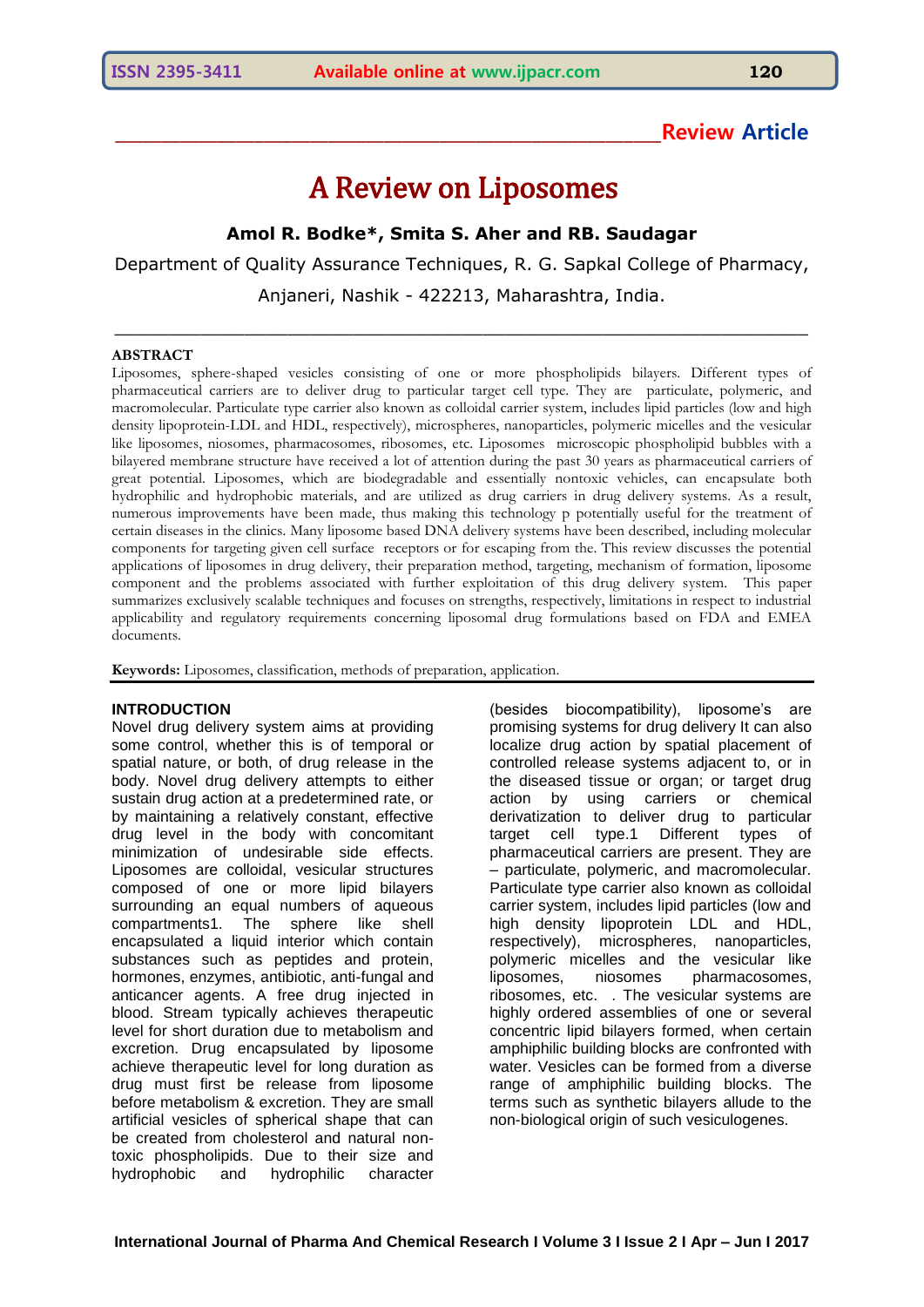# **Liposomes**

Ī

Liposomes were first described by British haematologist Dr Alec D Bangham in 1961 (published 1964), at the Babraham institute, Cambridge. They were discovered when Bangham and R. W. Horne were testing the institute's new electron microscope by adding negative stain to dry phospholipids. The resemblance to the plasmalemma was obvious, and the microscope pictures served as the first real evidence for the cell membrane being a bilayer lipid structure.

The name liposome is derived from two Greek words 'Lipid' meaning fat and 'Soma' meaning body. Structurally, liposomes are concentric bilayered vesicles in which an aqueous volume is entirely enclosed by a membranous lipid bilayer mainly composed of natural or synthetic phospholipids.

The polar character of the liposomal core enables polar drug molecules to be encapsulated. A mphiphilic and lipophilic molecules are solubilized within the phospholipid bilayer according to their affinity towards the phospholipids.

Participation of nonionic surfactants instead of phospholipids in the bilayer formation results in niosomes. Channel proteins can be incorporated without loss of their activity within the hy drophobic domain of vesicle membranes, acting as a size-selective filter, only allowing passive diffusion of small solutes such as ions, nutrients and antibiotics. Thus, drugs that are encapsulated in a nanocagefunctionalized with channel proteins are effectively protected from premature degradation by proteolytic enzymes .A liposome is an artificially-prepared spherical vesicle composed of a lipid bilayer. The liposome can be used as a vehicle for administration of nutrients and pharmaceutical drugs3. Liposome's can be prepared by disrupting biological membrane (such as sonication). Liposome's are often composed of phosphatidylcholine-enriched phospholipids and may also contain mixed lipid chains with surfactant properties such as egg or phosphatidylethanolamine. Liposomes have the distinct advantages of being both nontoxic and biodegradable because they are composed of naturally occurring substances. Biologically active materials encapsulated within liposomes are protected to varying extent from immediate dilution or degradation, suggesting drug carrier systems for the transport of drugs and other bioactive capsules to disease-affectedorgans.The unique ability of liposomes to entrap drugs both in anaqueous and a lipid phase make such delivery systems attractive for hydrophilic and hydrophobic drugs. Because of advancements in the methods of preparing an d formulating liposomes, high‐entrapment efficiencies are possible for incorporating drugs into liposomes, creating a tremendous pharmaceutical impact. Furthermore, such encapsulation has been shown to reduce drug toxicity while retaining or improving the therapeutic efficacy. Several laboratories have reported the use of liposomes as drug carriers in the treatment of cancer, leishmaniasis, metabolic disorders, and fungal diseases.Innovative research in liposomal drugs has led to commercialization of several anticancer therapeutics such as Doxil, Myocet, two liposomebas ed anticancer drugs;<br>doxorubicin; and an antifungal drug doxorubicin; and an formulation, AmBisome, which is a liposomal formulation of amphotericin B used for systemic therapy. Liposomes may have a use in gene delivery to correct gene‐associated disorders or for vaccine therapy.

#### **Advantages of liposomes**

- Offer targeted drug delivery
- Increase efficacy and therapeutic index of drug
- Non toxic, flexible, biocompatible, completely biodegradable
- Help reduce exposure of sensitive tissues to toxic drug
- Size can be varied to incorporate smaller or larger drug molecules
- Can incorporate both water and lipid soluble drugs
- Can be administered through various routes

# **Disadvantages of liposomes**

- Less stability
- Low solubility
- Short half life
- Phospholipids undergoes oxidation, hydrolysis
- Leakage and fusion
- High production cost
- Allergic reactions may occur to liposomal constituents

#### **Components of liposomes**

**a) Phospholipids:** Glycerol containing phospholipids are most common used component of liposome formulation and represent greater than 50% of weight of lipid in biological membranes. These are derived from phosphatidic acid. The back bone of the molecule is glycerol moiety. At C3 position OH group is esterified to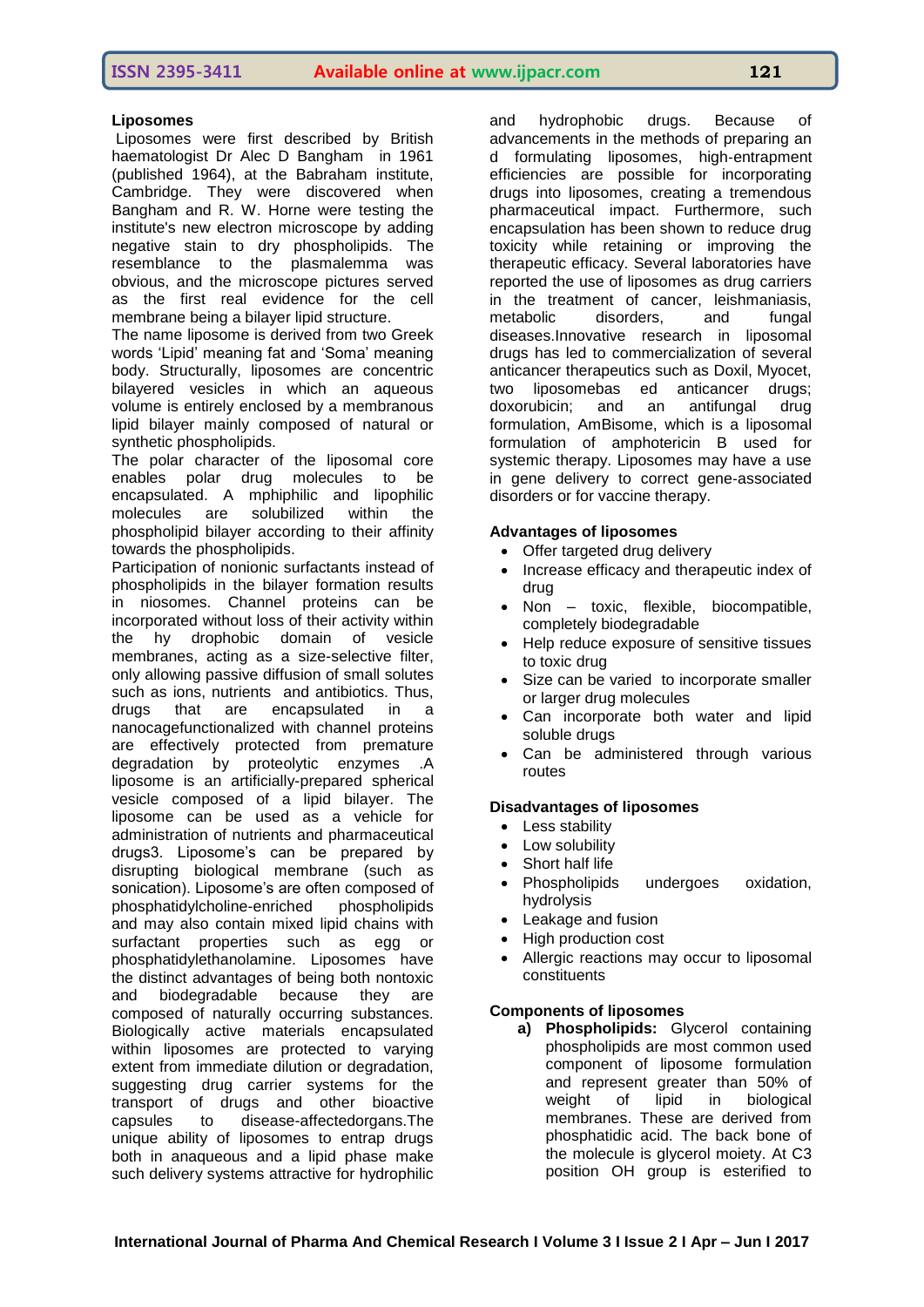phosphoric acid. OH at C1 & C2 are esterified with long chain. Fatty acid giving rise to the lipidic nature. One of the remaining OH group of phosphoric acid may be further esterified to a wide range of organic alcohols including glycerol, choline, ethanolamine, serine and inositol. Thus the parent compound of the series is the phosphoric ester of glycerol. Examples of phospholipids are –

- Phosphatidyl choline (Lecithin) PC
- Phosphatidyl ethanolamine (cephalin) – PE
- Phosphatidyl serine (PS

Ī

- Phosphatidyl inositol (PI)
- Phosphatidyl Glycerol (PG) For stable liposomes, saturated fatly acids are used. Unsaturated fatty acids are not used generally.

**b) Sphingolipids:** Backbone is sphingosine or a related base. These are important constituents of plant and animal cells. A head group that can vary from simple alcohols such as choline to very complex carbohydrates. Most common Sphingolipids – Sphingomyelin. Glycosphingo lipids. Gangliosides – found on grey matter, used as a minor component for liposome production. This molecule contain complex saccharides with one or more Sialicacid residues in their polar head group & thus have one or more negative charge at neutral pH. These are included in liposomes to provide a layer of surface charged group.

**c) Sterols:** Cholesstrol and derivatives are of ten included in lioposomes for dercresing the fluidity microviscocity of the bialayer .redusing the permeability of the membrane to water solubles molecules.

**d) Synthetic phospholipids:** E.g.: for saturated phospholipids are Dipalmitoyl phosphatidyl choline (DPPC), Distearoyl phosphatidyl choline (DSPC), Dipalmitoyl phosphatidyl ethanolamine (DPPE) ,Dipalmitoyl phosphatidyl serine (DPPS), Dipalmitoyl phosphatidic acid (DPPA), Dipalmitoyl phosphatidyl glycerol (DPPG) E.g.: for unsaturated phospholipids Dioleoyl phosphatidyl choline (DOPC) ,Dioleoyl phosphatidyl glycerol (DOPG)

**e) Polymeric materials:** Synthetic phospholipids with diactylenic group in the hydrocarbon chain polymerizes when exposed to U.V, leading to formation of polymerized

liposomes having significantly higher permeability barriers to entrapped aqueous drugs. e.g. for other Polymerisable lipids are – lipids containing conjugated diene, methacrylate.

# **Classification of liposomes**

# **I. Classification based on structure**

| <b>Class</b> | <b>Specification</b>             |
|--------------|----------------------------------|
| SUV          | $< 0.1 \mu m$                    |
| LUV          | $0.1 - 10 \mu m$                 |
| MI V         | $0.1 - 0.3 \mu m$                |
| GUV          | $>1$ mm                          |
| <b>MVV</b>   | $>1$ mm                          |
| /\ וח        | Intermediate between MLV and LUV |

#### **II. Classification based on methods of preparation**

| <b>Class</b>  | <b>Specification</b>                                                        |
|---------------|-----------------------------------------------------------------------------|
| <b>REV</b>    | Single or oligolamellar vesicle made by<br>reverse phase evaporation method |
| MI V-         | Multilamellar vesicle made by reverse phase                                 |
| <b>REV</b>    | evaporation method                                                          |
| <b>SPLV</b>   | Stable plurilamellar vesicle                                                |
| <b>FATMLV</b> | Frozen and thawed MLV                                                       |
| <b>VFT</b>    | Vesicle prepared by extrusion technique                                     |
| <b>DRV</b>    | Dehydration rehydration method                                              |

#### **III. based on Classification composition and application**

| <b>Class</b>          | <b>Specification</b>                                           |
|-----------------------|----------------------------------------------------------------|
| Conventional          | Neutral or negatively charged                                  |
| liposome              | Phospholipid                                                   |
| Fusogenic<br>liposome | Reconstitute sendai virus envelop                              |
| Cationic liposome     | Cationic lipid                                                 |
| Long circulatory      | Neutral high Transition temperature                            |
| liposome              | liposome                                                       |
| pH sensitive          | Phospholipid like Phosphatidyl                                 |
| liposome              | ethanolamine                                                   |
| Immuno liposome       | Long circulatory liposome with<br>attached monoclonal antibody |

#### **Mechanism of formation of liposomes**

Liposomes are vesicular structures consisting of hydrated bilayers. Liposomes structures used for pharmaceutical purposes consist of a phospholipid backbone. But other classes of molecules can form bilayer based vesicular structures as well. On the other hand not all the hydrated phospholipids form bilayer structures. Other forms of self aggregation such as inverted hexagonal phases or micelles with completely different properties can occur. The common feature that all bilayer forming compounds share is their amphilicity. They have defined polar and nonpolar regions. In water the hydrophobic regions tend to self aggregate and the polar regions tend to be in contact with the water phase. Israelachvili and coworkers defined critical packing parameter p by  $P = v / a0$  Where v is the molecular volume of the hydrophobic part, a0 is the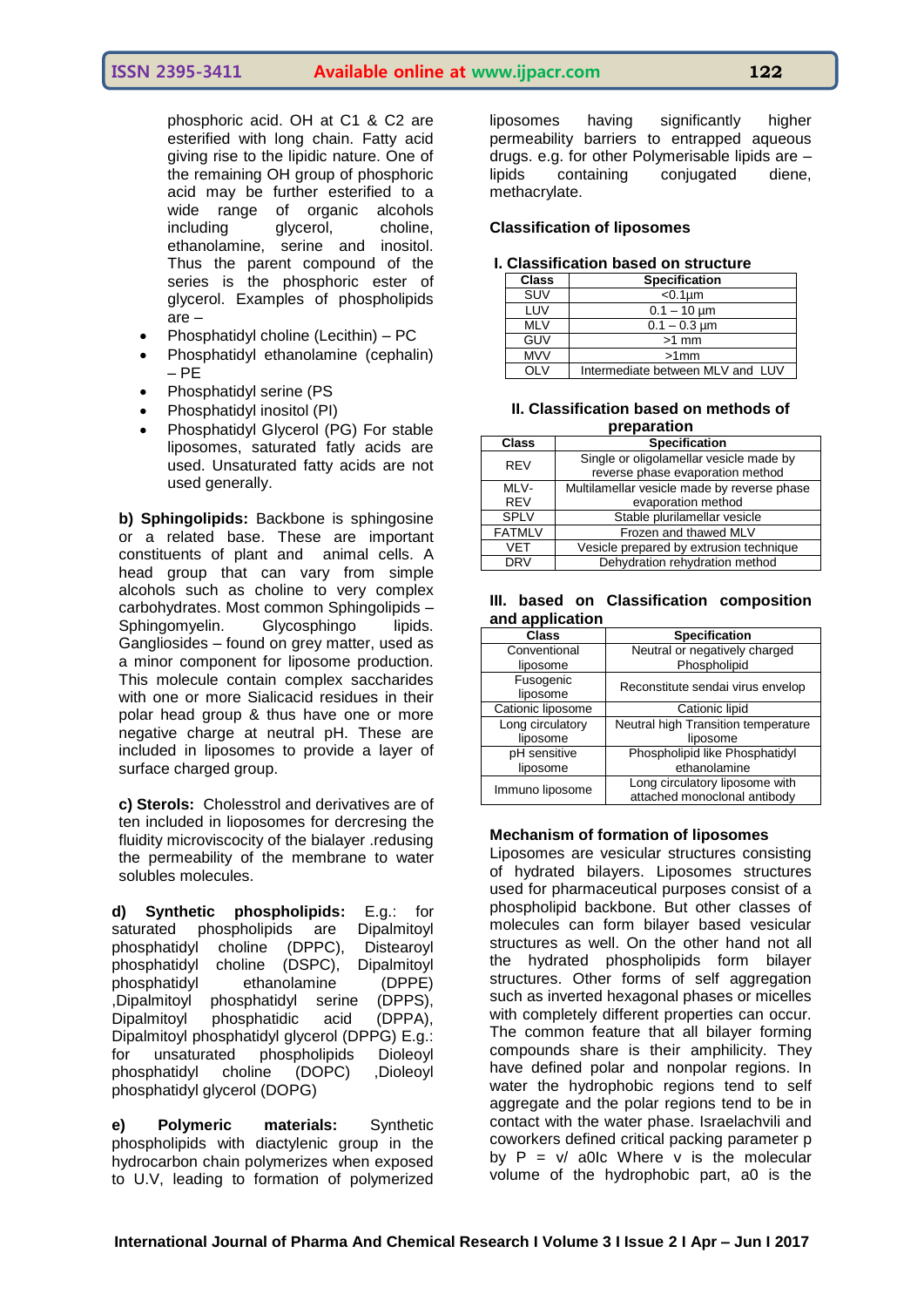optimum surface area per molecule at the hydrocarbon water interface, and lc is the critical half thickness for the hydrocarbon region which must be less tehn the maximum length of the extended lipid chains. For p < 1/3, spherical micelles are formed. In this category fall single chain lipids with large head group areas.eg lysophosphatidylcholine. For  $1/3 <$  % globular or cylindrical micelles are formed. Double chain ―fluid state‖ lipids with large head area  $(1/2 < p < 1)$  form bilayers and vesicles. This occurs also with double chain ―gel state‖ lipids with small head groups and  $p \sim 1$ . for  $p > 1$  inverted structures such as the inverted hexagonal phase can be observed. An addtional condition required for bilayer formation is that the compound can be classified as non-swelling amphiphile

#### **Method of preparation of liposomes**

Liposome may be prepared by two techniques

- a) Passive loading technique.
- b) Active loading technique.

#### **1 )Passive loading technique A] Mechanical dispersion method**

- Lipid hydration by hand shaking or freeze drying
- Micro emulsification
- Sonication
- French pressure cell
- Membrane extrusions
- Dried reconstituted vesicle
- Freeze thawed liposome

# **B] Solvent dispersion method**

- Ethanol injection
- Ether injection
- Double emulsion vesicle
- Reverse phase evaporation vesicle
- Stable plurilamellar vesicle

#### **C) Detergent removal method**

- Detergent (cholate, alkylglycoside, Triton x-100) removed from mixed micelles
- Dialysis
- Column chromatography
- **Dilution**

# **2) Active loading technique**

**1) Passive loading technique:** Passive loading techniques include three different group of method working on different principles namely mechanical dispersion, solvent dispersion and detergent solubilization.

### **A**.**) Mechanical dispersion method The following are types of mechanical dispersion methods**

- Sonication.
- French pressure cell: extrusion
- Freeze-thawed liposome's
- Lipid film hydration by hand shaking, non-hand shaking or freeze drying
- Micro-emulsification.
- Membrane extrusion.
- Dried reconstituted vesicles.

**Sonication:** Sonication is perhaps the most extensively used method for the preparation of SUV. Here, MLVs are sonicated either with a bath type sonicator or a probe sonicator under a passive atmosphere11. The main disadvantages of this method are very low internal volume/encapsulation efficacy, possible degradation of phospholipids and compounds to beencapsulated, elimination of large molecules, metal pollution from probe tip, and presence of MLV along with SUV. There are two sonication techniques.

**Probe sonication:**The tip of a sonicator is directly engrossed into the liposome dispersion. The energy input into lipid dispersion is very high in this method. The coupling of energy at the tip results in local hotness; therefore, the vessel must be engrossed into a water/ice bath. Throughout the sonication up to 1 h, more than 5% of the lipids can be de-esterified. Also, with the probe sonicator, titanium will slough off and pollute the solution.

**Bath sonication:** The liposome dispersion in a cylinder is placed into a bath sonicator. Controlling the temperature of the lipid dispersion is usually easier in this method, in contrast to sonication by dispersal directly using the tip. The material being sonicated can be protected in a sterile vessel, dissimilar the probe units, or under an inert atmosphere

**French pressure cell:** extrusion French pressure cell involves the extrusion of MLV through a small orifice. An important feature of the French press vesicle method is that the proteins do not seem to be significantly pretentious during the procedure as they are in sonication. An interesting comment is that French press vesicle appears to recall entrapped solutes significantly longer than SUVs do, produced by sonication or detergent removal. The method involves gentle handling of unstable materials. The method has several advantages over sonication method. The resulting liposomes are rather larger than sonicated SUVs. The drawbacks of the method are that the high temperature is difficult to attain, and the working volumes are comparatively small (about 50 mL as the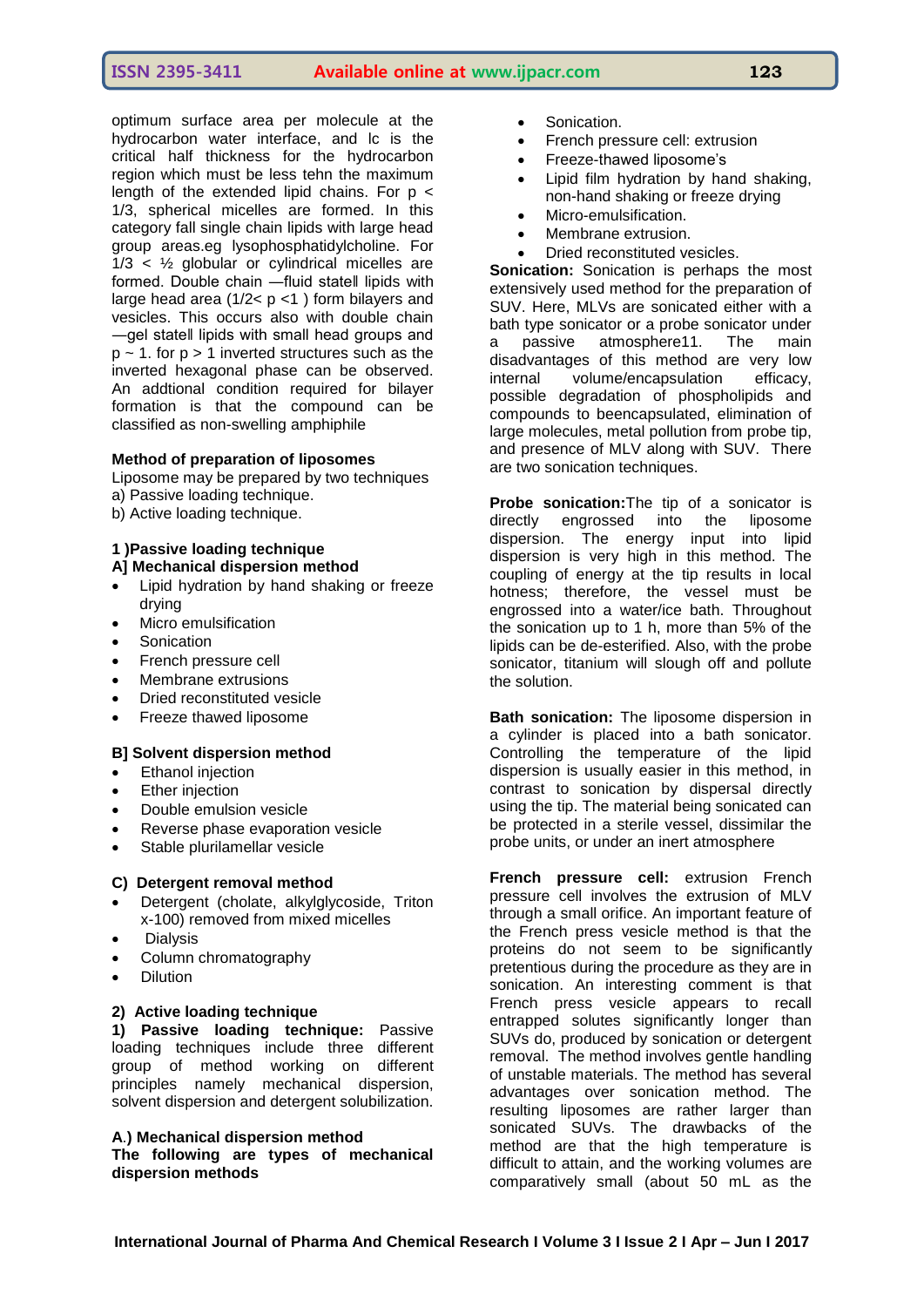maximum). Freeze-thawed liposomes SUVs are rapidly frozen and thawed slowly. The short-lived sonication disperses aggregated materials to LUV. The creation of unilamellar vesicles is as a result of the fusion of SUV throughout the processes of freezing and thawing. This type of synthesis is strongly inhibited by increasing the phospholipid concentration and by increasing the ionic strength of the medium. The encapsulation efficacies from 20% to 30% were obtained.

# **B. Solvent dispersion method**

**Ether injection (solvent vaporization**)**:** A solution of lipids dissolved in diethyl ether or methanol mixture is gradually injected to an aqueous solution of the material to be encapsulated at 55°C to 65°C or under reduced pressure. The consequent removal of ether under vacuum leads to the creation of liposomes. The main disadvantages of the technique are that the population is heterogeneous (70 to 200 nm) and the exposure of compounds to be encapsulated to organic solvents at high temperature.

**Ethanol injection:** A lipid solution of ethanol is rapidly injected to a huge excess of buffer. The MLVs are at once formed. The disadvantages of the method are that the population is heterogeneous (30 to 110 nm), liposomes are very dilute, the removal all ethanol is difficult because it forms into zoetrope with water, and the probability of the various biologically active macromolecules to inactivate in the presence of even low amounts of ethanol is high. Reverse phase evaporation method: This method provided a progress in liposome technology, since it allowed for the first time the preparation of liposomes with a high aqueous space-tolipid ratio and a capability to entrap a large percentage of the aqueous material presented. Reverse-phase evaporation is based on the creation of inverted micelles. These inverted micelles are shaped upon sonication of a mixture of a buffered aqueous phase, which contains the water-soluble molecules to be encapsulated into the liposomes and an organic phase in which the amphiphilic molecules are solubilized. The slow elimination of the organic solvent leads to the conversion of these inverted micelles into viscous state and gel form. At a critical point in this process, the gel state collapses, and some of the inverted micelles were disturbed. The excess of phospholipids in the environment donates to the formation of a complete bilayer around the residual micelles, which results in the creation of liposomes. Liposomes made by

reverse phase evaporation method can be made from numerous lipid formulations and have aqueous volume-to-lipid ratios that are four times higher than hand-shaken liposomes or multilamellar liposomes. Briefly, first, the water-in-oil emulsion is shaped by sonication of a two-phase system, containing phospholipids in organic solvent such as isopropyl ether or diethyl ether or a mixture of isopropyl ether and chloroform with aqueous buffer. The organic solvents are detached under reduced pressure, resulting in the creation of a viscous gel. The liposomes are shaped when residual solvent is detached during continued rotary evaporation under reduced pressure. With this method, high encapsulation efficiency up to 65% can be obtained in a medium of low ionic strength. Example 0.01 M NaCl. The method has been used to encapsulate small, large, and macromolecules. The main drawback of the technique is the contact of the materials to be encapsulated to organic solvents and to brief periods of sonication. These conditions may possibly result in the breakage of DNA strands or the denaturation of some proteins. Modified reverse phase evaporation method was presented by Handa et al., and the main benefit of the method is that the liposomes had high encapsulation efficiency (about 80%)

#### **C. Detergent removal method (removal of non- encapsulated material) Dialysis**

The detergents at their critical micelle concentrations (CMC) have been used to solubilize lipids. As the detergent is detached, the micelles become increasingly better-off in phospholipid and lastly combine to form LUVs. The detergents were removed by dialysis. A commercial device called LipoPrep (Diachema AG, Switzerland), which is a version of dialysis system, is obtainable for the elimination of detergents. The dialysis can be performed in dialysis bags engrossed in large detergent free buffers (equilibrium dialysis). Detergent (chelate, alkyl glycoside, Triton X- 100) removal of mixed micelles (absorption) Detergent absorption is attained by shaking mixed micelle solution with beaded organic polystyrene absorbers such as XAD-2 beads (SERVA Electrophoresis GmbH, Heidelberg, Germany) and Bio-beads SM2 (Bio-RadLaboratories, Inc., Hercules, USA). The great benefit of using detergent absorbers is that they can eliminate detergents with a very low CMC, which are not entirely depleted.

**Gel-permeation chromatography:** In this method, the detergent is depleted by size special chromatography. The liposomes do not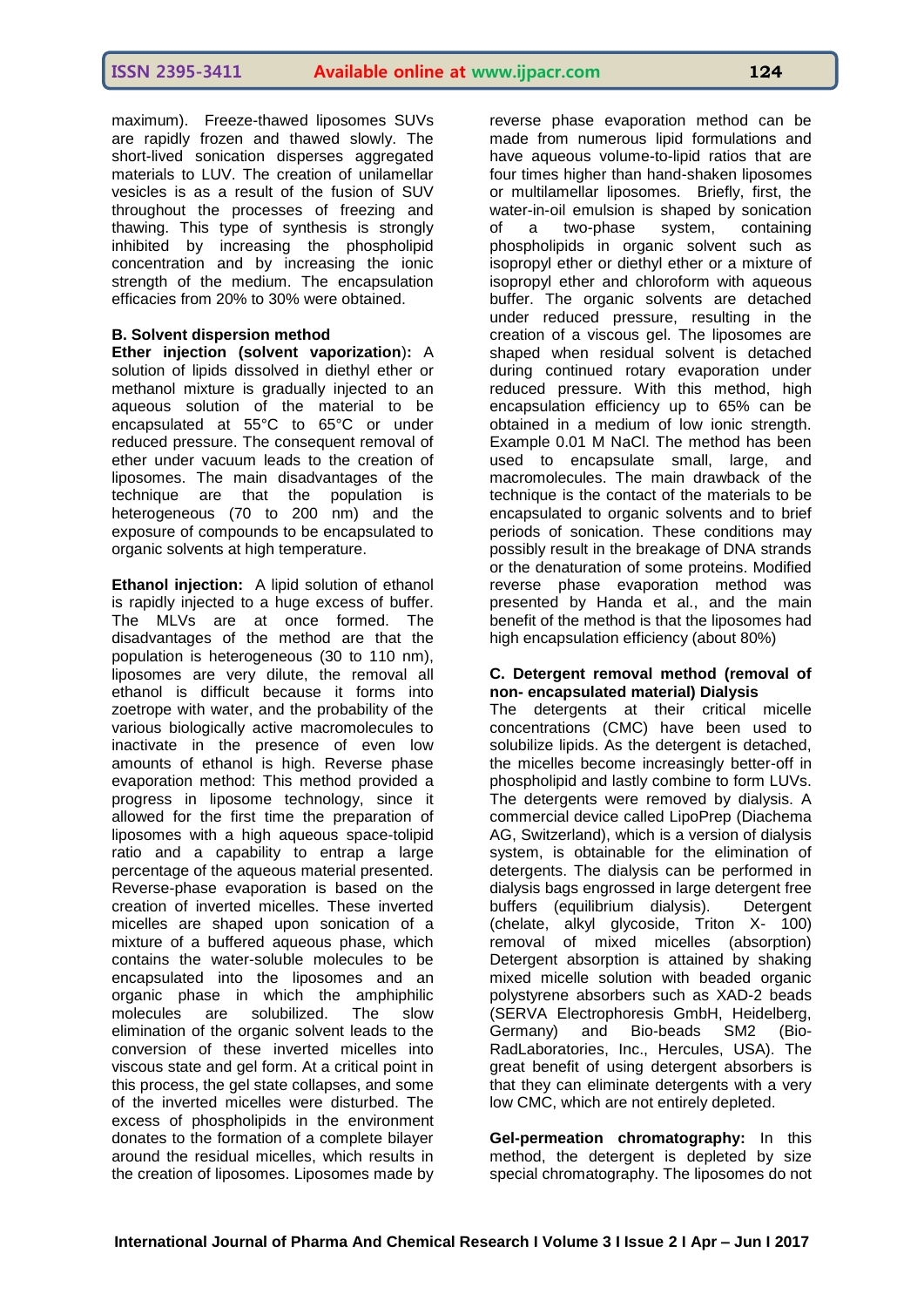penetrate into the pores of the beads packed in a column. They percolate through the interbead spaces. At slow flow rates, the separation of liposomes from detergent monomers is very good. The swollen polysaccharide beads adsorb substantial amounts of amphiphilic lipids; therefore, pretreatment is necessary. The pretreatment is done by pre-saturation of the gel filtration column by lipids using empty liposome suspensions.

**Dilution:** Upon dilution of aqueous mixed micellar solution of detergent and phospholipids with buffer, the micellar size and the polydispersity increase fundamentally, and as the system is diluted beyond the mixed micelle phase boundary, a spontaneous transition from polydispersed micelles to vesicles occurs.

**Purification of liposome:** Liposomes are generally purified by gel filtration chromatography, Dialysis and centrifugation. In chromatographic separation, Sephadex-50 is most widely used. In dialysis method hollow fibre dialysis cartridge maybe used. In centrifugation method, SUVs in normal saline may be separated by centrifuging at 200000 g, for 10-20hours. MLVs are separated by centrifuging at 100000g for less than one hour. Mechanism of transportation through liposome The limitations and benefits of liposome drug carriers lie critically on the interaction of liposomes with cells and their destiny in vivo after administration. In vivo and in vitro studies of the contacts with cells have shown that the main interaction of liposomes with cells is either simple adsorption (by specific interactions with cell- surface components, electrostatic forces, or by non- specific weak hydrophobic) or following endocytosis (by phagocyte cells of the reticulo- endothelial system, for example macrophages and neutrophils). Fusion with the plasma cell membrane by insertion of the lipid bilayer of the liposome into the plasma membrane, with simultaneous release of liposomal content into the cytoplasm, is much rare. The fourth possible interaction is the exchange of bilayer components, for instance cholesterol, lipids, and membrane-bound molecules with components of cell membranes.

#### **Characterization of liposomes a) Physical properties**

| <b>Size and its</b><br>distribution | Microscopy. Laser light<br>scattering  |
|-------------------------------------|----------------------------------------|
| Surface charge                      | Gel electrophoresis                    |
| Entrapped volume                    | <b>NMR</b>                             |
| Lamellarity                         | Freeze electron microscopy,<br>31P-NMR |
| Phase behavior of<br>liposomes      | <b>DSC</b>                             |
| Drug release                        | In vitro diffusion cell                |
| Encapsulation                       | Mini column centrifugation,            |
| efficiency(% capture)               | protamine aggregation                  |

#### **b) Chemical properties**

| Quantitative determination of<br>phospholipids | <b>Barlett assay, Stewart</b><br>assay, TLC |
|------------------------------------------------|---------------------------------------------|
| Phospholipid hydrolysis                        | <b>HPLC</b>                                 |
| Phospholipid oxidation                         | UV. GLC.TBA                                 |

# **Drug loading in liposomes**

Drug loading can be attained either passively (i.e., the drug is encapsulated during liposome formation) or actively (i.e., after liposome formation). Hydrophobic drugs, for example amphotericin B taxol or annamycin, can be directly combined into liposomes during vesicle formation, and the amount of uptake and retention is governed by drug-lipid interactions. Trapping effectiveness of 100% is often achievable, but this is dependent on the solubility of the drug in the liposome membrane. Passive encapsulation of watersoluble drugs depends on the ability of liposomes to trap aqueous buffer containing a dissolved drug during vesicle formation. Trapping effectiveness (generally <30%) is limited by the trapped volume delimited in the liposomes and drug solubility. On the other hand, water-soluble drugs that have protonizable amine functions can be actively entrapped by employing pH gradients, which<br>can result in trapping effectiveness can result in trapping effectiveness approaching 100%.

# **EVALUATION OF LIPOSOMES**

- **Vesicle shape and lamellarity**
- **Vesicle size and size distribution**
- **Microscopic Techniques**
- **Cryo-Transmission Electron Microscopy Techniques (cryo-TEM)**
- **Diffraction and Scattering Techniques Laser Light Scattering Photon correlation**
- **Hydrodynamic Techniques**
- **Encapsulation Efficiency**

# **Application of liposomes**

- 1) Liposome as drug/protein delivery vehicle:
	- Controlled and sustained drug release in situ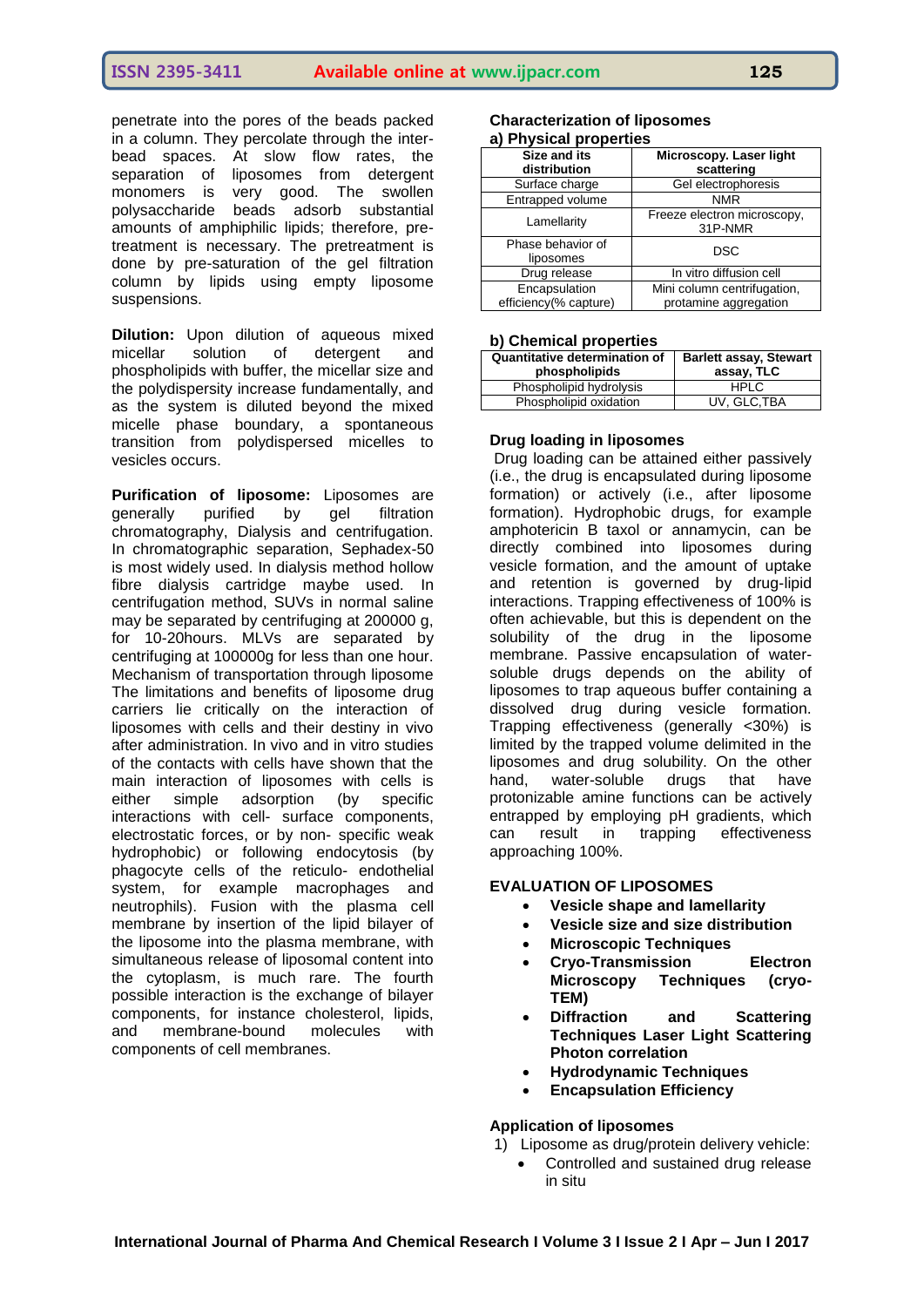- Enchaned drug solubilization Altered pharmacokinetic and biodistribution
- Enzyme replacement therapy and lysosomal disorders

2) Liposome in antimicrobial, antifungal and antiviral therapy

- Liposomal drugs
- Liposomal biological response modifier
- 3) Liposomes in tumour therapy
	- Carrier of small cytotoxic molecule
	- Vehicle for macromolecule as cytokines or genes
- 4) Liposome in gene therapy
	- Gene and antisence therapy
	- Genetic (DNA) vaccination
- 5) Liposome in immunology
	- Immunoadjuvant
	- Immunomodulator
	- Immunodiagnosis s
- 6) Liposome as artificial blood surrogates
- 7) Lipososmes as radiopharmaceutical and radiodiagnostic carrier
- 8) Liposomes in cosmetics and dermatology
- 9) Liposomes in enzyme immobilization and bioreactor technology

# **Limitation in liposome technology**

- Stability
- Sterilization
- Encapsulation efficiency
- Active targeting
- Gene therapy
- Lysosomal degradation

# **CONCLUSION**

Liposomes have been used in a broad range of pharmaceutical applications. Liposomes are showing particular promise as intracellular delivery systems for anti-sense molecules, ribosomes, proteins/peptides, and DNA. Liposomes with enhanced drug delivery to disease locations, by ability of long circulation residence times, are now achieving clinical acceptance. Also, liposomes promote targeting of particular diseased cells within the disease site. Finally, liposomal drugs exhibit reduced toxicities and retain enhanced efficacy compared with free complements. However, based on the pharmaceutical applications and available products, we can say that liposome's have definitely established their position in modern delivery systems. The use of liposomes in the delivery of drugs and genes are promising and is sure to undergo further developments in future.

### **REFERENCES**

- 1. Mansoori M.A., Agrawal S., Jawade S.,. Khan M. I. 'A Review on Liposome'. International Journal of Advanced Research in Pharmaceutical and Biosciences, 2012; 2(4): 453-467.
- 2. K.Torchilin. 'Recent Advances with Liposomes as Pharmaceutical Carriers'. Drug Discovery, 2005; 4: 145-160.
- 3. N.K.Jain. Controlled And Novel Drug Delivery. 2nd Edition CBS Publication., 304-343
- 4. Kant Shashi, Kumar Satinder,Prashar Bharat.'A Complete Review on: Liposomes'. International Research Journal Of Pharmacy, 2012; 3(7): 10- 6.
- 5. Anna Jone . Liposomes: A short Review. J. Pharm. Sci. & Res., 2013; 5(9): 181-3.
- 6. Saraswathi Marripati, K. Umasankar, P. Jayachandra Reddy. A Review on Liposomes. International Journal of Research in Pharmaceutical and Nano Sciences, 2014; 3(3): 159 -169.
- 7. Amarnath Sharma, Uma S. Sharma. Liposomes in drug delivery: progress and limitations. International Journal of Pharmaceutics, 1997; 154: 123-140.
- 8. Priyanka R Kulkarni, Jaydeep D Yadav, Kumar A Vaidya. Liposomes: A Novel Drug Delivery System. Int J Curr Pharm Res, 2011; 3(2): 10-18
- 9. Torchilin V. Multifunctional nanocarriers, Advanced Drug Delivery Reviews, 58(14), 2006, 1532-55.
- 10. Kimball's Biology Pages, Cell Membranes. 3. Explanation on twst.com commercial page, cf. also Int.Patent PCT/US2008/074543 on p.4, section 0014
- 11. Stryer S. Biochemistry, 1981, 213
- 12. Bangham A D,Horne R W. Negative Staining of Phospholipids and Their Structural Modification by Surface-Active Agents As Observed in the Electron Microscope, Journal of Molecular Biology, 8(5), 1964, 660- 668.
- 13. Horne R W, Bangham A D, Whittaker VP. Negatively Stained Lipoprotein Membranes, Nature, 200(4913), 1963, 1340.
- 14. Bangham A D, Horne R W, Glauert A M, Dingle J T, Lucy J A. Action of saponin on biological cell membranes, Nature, 196, 1962, 952-955.

Ī